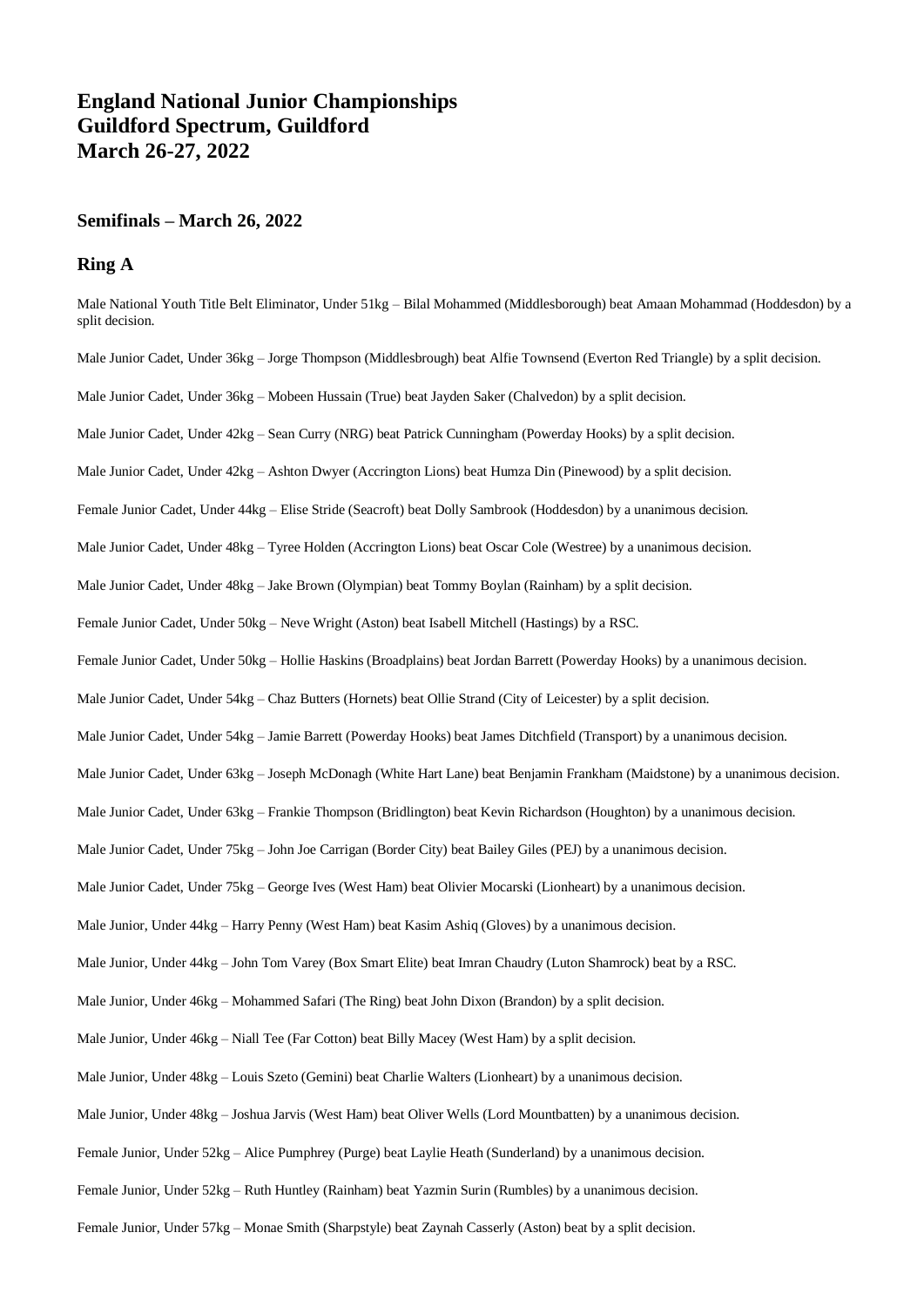Male Junior, Under 57kg – Zayan Sadiq (Pinewood) beat Luke Rodda (West Ham) by a split decision.

Male Junior, Under 57kg – Kyle Page (2nd City) beat Jack Doran (Blackrod) by a split decision.

#### **Ring B**

Male National Youth Title Belt Eliminator, Under 60kg – Kai Battista (Wearmouth) beat Jack Lambert (Chadwell St Mary) by a split decision. Male Junior Cadet, Under 38kg – Alfie Knips (Repton) beat Jay Kaira (Golden Ring) by a unanimous decision. Male Junior Cadet, Under 38kg – James Smith (Rourkey's) beat Daniel Craggs (Derby Lane) by a split decision. Male Junior Cadet, Under 44kg – Mason Wainwright (JCs) beat Yuve Kaira (Golden Ring) by a split decision. Male Junior Cadet, Under 44kg – Emal Hamdam (Repton) beat Khunais Khan (Purge) by a unanimous decision. Male Junior Cadet, Under 50kg – Joe Penfold (Weston Warriors) beat Sydney Welch (Darlington) by a split decision. Male Junior Cadet, Under 50kg – James Champ Friend (Camberley) beat Joe Horton (Mighty Mariners) by a unanimous decision. Female Junior Cadet, Under 52kg – Natcha Danielsen (Wirral) beat Jackie Webster (Attleborough) by a split decision. Female Junior Cadet, Under 52kg – Sienna Manderson (Scunthorpe) beat Keira Henley (Palmarsh) by a unanimous decision. Male Junior Cadet, Under 57kg – Miley Cash (Camberley) beat Lucas Wain (Great Wyrley) by a unanimous decision. Male Junior Cadet, Under 57kg – Michael Varey (Trowbridge) beat James Gleeson (Blackrod) by a RSC. Male Junior Cadet, Under 66kg – Claude Gray (Rainham) beat Harvey Thorley (Walsall Wood) by a split decision. Male Junior Cadet, Under 66kg – Kevin McDonagh (Ardwick Lads) beat John Valler (Pinewood) by a unanimous decision. Male Junior Cadet, Under 80kg – Harvey Turner (Phoenix Fire) beat Tommy Lee Brazil (Panthers) by a unanimous decision. Male Junior Cadet, Under 80kg – Leo Atang (Legions) beat Boyde Chapman (Torbay) by a unanimous decision. Male Junior, Under 50kg – Leighton Birchall (Sharpstyle) beat Patrick Connors (Sporting Ring) by a split decision. Male Junior, Under 50kg – Jake Hornsby (Chadwell St Mary) beat Harvey Sadler (Runcorn) by a unanimous decision. Male Junior, Under 52kg – Terence Brown (Marybone) beat Musa Sheikh (Fairbairn) by a split decision. Male Junior, Under 52kg – Joe Turner (Halifax) beat Donovan Ahern (Hoddesdon) by a split decision. Female Junior, Under 60kg – Tiah-Mai Ayton (Barton Hill) beat Libby Frost (Beartown) by a split decision. Male Junior, Under 60kg – Harry Burke (Chadwell St Mary) beat Zakariyya Khan (Lucky Gloves) by a split decision. Male Junior, Under 60kg – Archie Bell (FFG) beat Sam Hardy (Newark) by a split decision. Male Junior, Under 70kg – Joe Cooper (Pinewood) beat Keane Powell (Wirral CP) by a RSC. Male Junior, Under 80kg – Alfie Goodhall (Hartlepool Catholic) beat Thomas Kingsmill (Brookside) by a split decision. Male Junior, Under 80kg – Conor McCormack (Panthers) beat Lleyton Kirman (St Paul's) by a unanimous decision.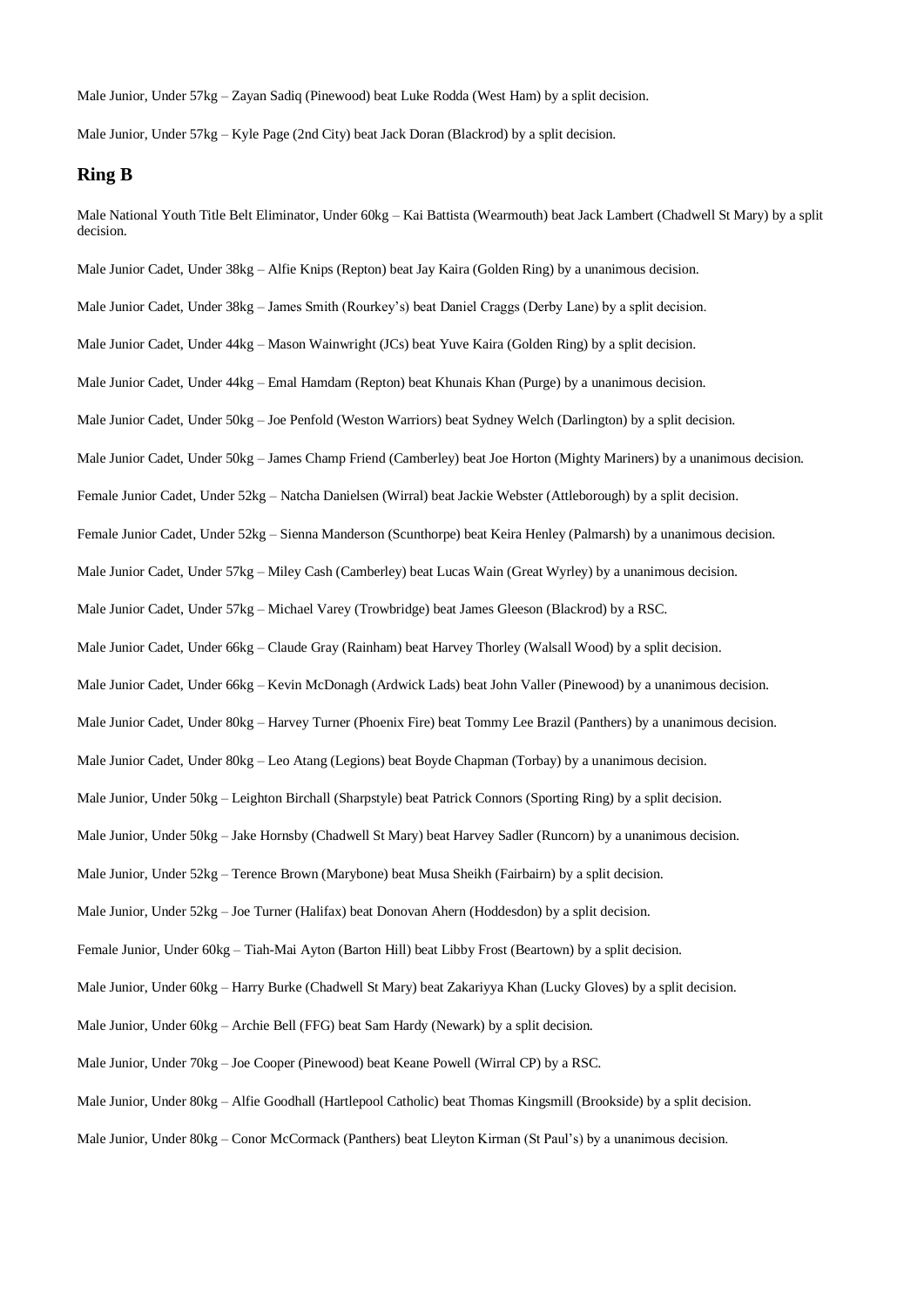#### **Ring C**

Male National Youth Title Belt Eliminator, Under 80kg – Louie Palmer (Halstead Essex Uni) beat William Hall (Sturminster Newton) by a RSC. Male National Youth Title Belt Eliminator, Under 86kg – Jack Blencowe (Attleborough) beat Kyron Oduro-Rogers) by a split decision. Male Junior Cadet, Under 40kg – John Doran (Heart of Portsmouth) beat Charlie Walsh (Salisbury) by a unanimous decision. Male Junior Cadet, Under 40kg – Aamir Shirazi (Top Yard) beat Mahaya Windall (Bridlington) by a unanimous decision. Male Junior Cadet, Under 46kg – Jaylan Howell (St Mary's) beat Callum McLeod (Eastburn) by a unanimous decision. Male Junior Cadet, Under 46kg – Leo Myers (Phil Thomas) beat Tommie Goodwin (Mackenzie's) by a unanimous decision. Male Junior Cadet, Under 52kg – Amaan Hussain (Purge) beat Leo Robinson (District Youth) by a unanimous decision. Male Junior Cadet, Under 52kg – Tommy Dighton (Bodyshots) beat Johnny Powell (St Marys) by a RSC. Female Junior Cadet, Under 54kg – Lucia Cooke (Impact) beat Faye McCormick (Hyde and District) by a split decision. Female Junior Cadet, Under 57kg – Rihana Neal (JCs) beat Grace Massey (Impact) by a split decision. Male Junior Cadet, Under 60kg – Tommy Thompson (Hoddesdon) beat Yousef Aaron (Acocks Green) by a unanimous decision. Male Junior Cadet, Under 60kg – Dawood Rahman (Accrington Lions) beat Ollie Lee (Barum) by a split decision. Female Junior, Under 48kg – Olena Heagney (Gladiators) beat Scarlett McAllen (New Kings) by a split decision. Female Junior, Under 54kg – Geneva Jones (Leicester Lightning) beat Francis Wright (Harlow) by a unanimous decision. Female Junior, Under 54kg – Ella Lonsdale (Sunderland East End) beat Grace Hutchinson (Smallholdings) by a RSC. Male Junior, Under 54kg – Adam Macca (Rumbles) beat Jaylan Roye (MTK Amateurs) by a unanimous decision. Male Junior, Under 54kg – Shae Gowler (Peterborough Police) beat Ethan Allinson (Bishop Auckland) by a split decision. Male Junior, Under 63kg – Ryan Scotland (Wodensborough) beat Will O'Shea (Bordon) by a split decision. Male Junior, Under 63kg – Martin Nathan Barrett (Powerday Hooks) beat Thomas Dugdale (Leigh) by a unanimous decision. Male Junior, Under 66kg – Skye Smith (Berinsfield) beat Rubi Smallwood (Macclesfield) by a unanimous decision. Female Junior, Under 66kg – Alfie Briggs-Price (Newark) beat Lewis Robinson (Gemini) by a unanimous decision. Male Junior, Under 66kg – Callum Kilmore-Walsh (High Wycombe) beat Sami Aouni (Sobers) by a unanimous decision. Male Junior, Under 75kg – Adrian Polis (St Ives) beat Findlay Lloyd (Barum) by a RSCI. Male Junior, Under 75kg – Charlie Cooper (Newham) beat Bernie McDonagh (Ardwick Lads) by a split decision. Male Junior, Under 80kg – Alfie Baker (Peterborough Police) beat Dylan Burston (Bideford) by a split decision. Male Junior, Under 80kg – Thomas Flynn (KV) beat Favour Adedji (Northampton) by a unanimous decision.

source: [www.englandboxing.org](http://www.englandboxing.org/)

\_\_\_\_\_\_\_\_\_\_\_\_\_\_\_\_\_\_\_\_\_\_\_\_\_\_\_\_\_\_\_\_\_\_\_\_\_\_\_\_\_\_\_\_\_\_\_\_\_\_\_\_\_\_\_\_\_\_\_\_\_\_\_\_\_\_\_\_\_\_\_\_\_\_\_\_\_\_\_\_\_\_\_\_\_\_

\_\_\_\_\_\_\_\_\_\_\_\_\_\_\_\_\_\_\_\_\_\_\_\_\_\_\_\_\_\_\_\_\_\_\_\_\_\_\_\_\_\_\_\_\_\_\_\_\_\_\_\_\_\_\_\_\_\_\_\_\_\_\_\_\_\_\_\_\_\_\_\_\_\_\_\_\_\_\_\_\_\_\_\_\_\_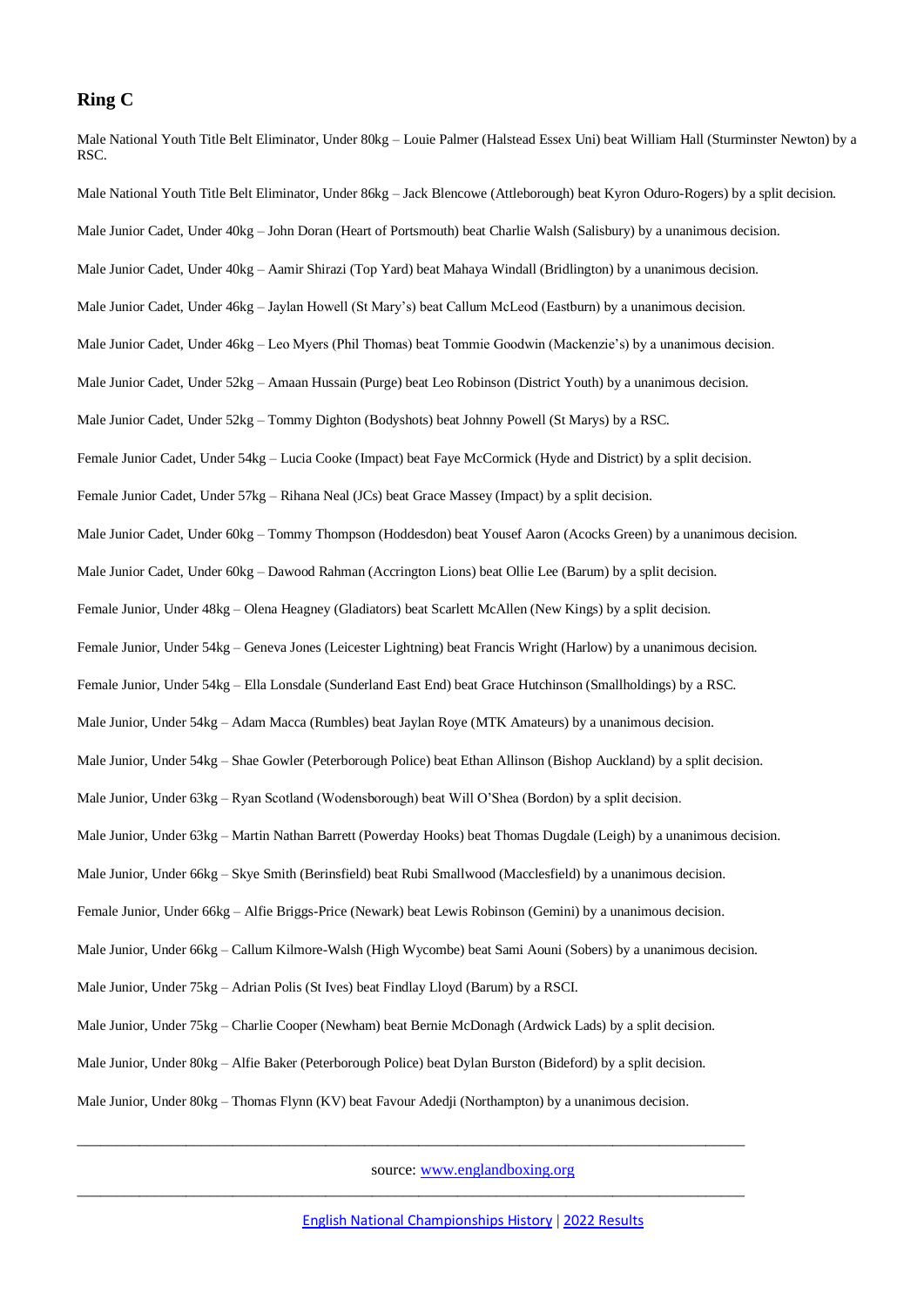## **England National Junior Championships Guildford Spectrum, Guildford March 26-27, 2022**

## **Finals – March 27, 2022**

## **Ring A**

Male Junior Cadet, Under 36kg – Jorge Thompson (Middlesbrough) beat Mobeen Hussain by a unanimous decision. Male Junior Cadet, Under 42kg – Sean Curry (NRG) beat Ashton Dwyer (Accrington Lions) by a split decision. Female Junior Cadet, Under 44kg – Elise Stride (Seacroft) beat Alys Moffat (Empire) by a unanimous decision. Male Junior Cadet, Under 48kg – Jake Brown (Olympian) beat Tyree Holden (Accrington Lions) by a split decision. Female Junior Cadet, Under 50kg – Neve Wright (Aston) beat Hollie Haskins (Broadplains) by a split decision. Male Junior Cadet, Under 54kg – Jamie Barrett (Powerday Hooks) beat Chaz Butters (Hornets) by a unanimous decision. Male Junior Cadet, Under 63kg – Joseph McDonagh (White Hart Lane) beat Frankie Thompson (Bridlington) by a split decision. Male Junior Cadet, Under 75kg – John Joe Carrigan (Border City) beat George Ives (West Ham) by a unanimous decision. Male Junior, Under 40kg – Riley Murray (West Ham) beat Liam Warren (Prospects) by a split decision. Female Junior, Under 42kg – Ellie Traynor (Seacroft) beat Emily Anderson (Peterborough Police) by a unanimous decision. Male Junior, Under 44kg – John Tom Varey (Box Smart Elite) beat Harry Penny (West Ham) by a split decision. Male Junior, Under 46kg – Mohammed Safari (The Ring) beat Niall Tee (Far Cotton) by a unanimous decision. Male Junior, Under 48kg – Joshua Jarvis (West Ham) beat Louis Szeto (Gemini) by a unanimous decision. Female Junior, Under 50kg – Keira Bowden (Redcar) beat Millie Fairfax (Titans) by a split decision. Female Junior, Under 52kg – Alice Pumphrey (Purge) beat Ruth Huntley (Rainham) by a RSC. Female Junior, Under 57kg – Monae Smith (Sharpstyle) beat Nancy Shepherd (Kent Gloves) by a unanimous decision. Male Junior, Under 57kg – Zayan Sadiq (Pinewood) beat Kyle Page (2<sup>nd</sup> City) by a unanimous decision.

### **Ring B**

Male Junior Cadet Under 38kg – Alfie Knips (Repton) beat James Smith (Rourkey's) by a unanimous decision. Male Junior Cadet Under 44kg – Emal Hamdan (Repton) beat Mason Wainwright (JCs) by a split decision. Male Junior Cadet Under 50kg – Joe Penfold (Weston Warriors) beat James Champ Friend (Camberley) by a unanimous decision. Female Junior Cadet Under 52kg – Natcha Danielsen (Wirral CP) beat Sienna Manderson (Scunthorpe) by a split decision. Male Junior Cadet Under 57kg – Miley Cash (Camberley) beat Michael Varey (Trowbridge) by a split decision. Female Junior Cadet Under 60kg – Faye Marshall (Walsall Wood) beat Grace Shire (Arena) by a unanimous decision. Male Junior Cadet Under 66kg – Claude Gray (Rainham) beat Kevin McDonagh (Ardwick Lads) by a split decision. Male Junior Cadet Under 80kg – Leo Atang (Legions) beat Harvey Turner (Phoenix Fire) by a unanimous decision.